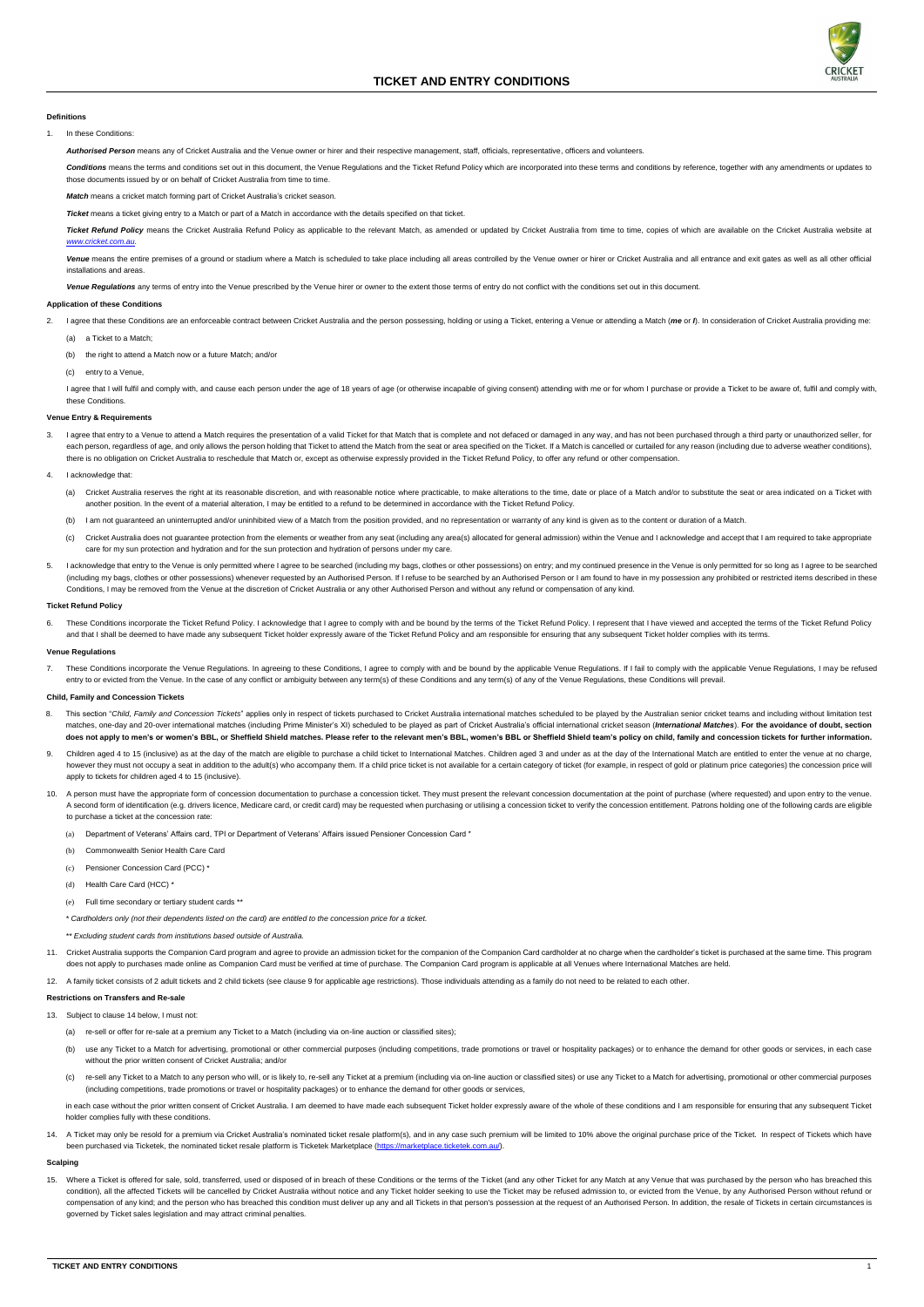

## **Prohibited and Restricted Behaviour and Items**

- 16. I acknowledge that I may not bring into or possess in the Venue:
	- (a) any article that is, or an Authorised Person considers or identifies as being, offensive, dangerous, hazardous and/or illegal or that may be used or that may be expected to be used as a weapon or a missile or that may otherwise interfere with the enjoyment, comfort or safety of (or pose a hazard to) any person or security at the Venue;
	- (b) alcohol, glass, cans, firearms, weapons, fireworks, animals (other than guide dogs);
	- (c) stadium horn (including without limitation, a vuvuzela or caxirola), loud hailer or similar device;
	- (d) any camera tripods, monopods, or commercial digital video equipment; and/or
	- (e) any mobile phones or smart phones (including iPhones, Androids, etc.) or photographic, video or sound recording equipment (including lenses and digital video equipment) for any purpose other than private, non-commercia promotional purposes.
- 17. I must not enter the playing field at the Venue at any time without prior written consent from Cricket Australia and if I enter the playing field without such consent I acknowledge that I may be prosecuted.
- 18. I acknowledge that a person who is considered by an Authorised Person to be affected by the consumption of alcohol or drugs in any way may, in any Authorised Person's sole discretion, be refused entry to, or evicted fr am refused admission to, or evicted from, the Venue by any Authorised Person because I am considered to be affected by the consumption of alcohol or drugs in any way, I will not be entitled to any refund or compensation of
- 19. I must comply with the law. I must not conduct myself in a way that results in Cricket Australia or any Authorised Person breaching the law. I will at all times comply with all instructions from any Authorised Person a security officers. If I fail to comply with any instructions from an Authorised Person, police officer or security officer, I may be refused admission to, or be evicted from the Venue, by any Authorised Person, police offi without refund or compensation of any kind. I acknowledge that the failure to comply with an instruction may breach legislation and I may be subject to criminal penalties.
- 20. I must not hold myself out or otherwise promote myself or any good or service as being associated with Cricket Australia without prior written consent from Cricket Australia.
- 21. I will not:
	- (a) wear or otherwise display commercial, political, religious or offensive signage or logos;
	- (b) engage in ambush marketing;
	- (c) sell or distribute any goods or services or any other matter or thing;
	- (d) collect money or orders from other person at the Venue for goods or services; and/or
	- (e) distribute political, religious, advertising or promotional material,

in each case without the prior written consent of Cricket Australia. I acknowledge that the failure to comply with this condition may breach legislation and may attract criminal penalties

- 22. I will not engage in any conduct (whether through the use of language, gestures or otherwise) which is likely to offend, insult, humiliate, intimidate, threaten, disparage or vilify any other person (including any play official or other patron) on the basis of their gender, race, religion, culture, colour, sexual orientation, descent or national or ethnic origin. If I fail to comply with this condition, I may be refused admission to, or Authorised Person without refund or compensation of any kind; and I must deliver up any and all Tickets that I have in my possession at the request of an Authorised Person. In addition, I acknowledge that the failure to co condition may result in the imposition of other sanctions (such as being banned from the Venue in the future) and possible further action including criminal prosecution.
- 23. I must not to do any of the following in or around the Venue:
	- (a) post, stick or place or attempt to post, stick or place any poster, placard, bill, banner, print, paper or any advertising material on any building structure, fence, tree or cordon without the prior written consent of
	- (b) misuse, deface, damage, remove from the Venue or tamper with or attempt to misuse, deface, damage, remove from the Venue or tamper with any building, seat, chair, toilet, sink, table structure, vehicle, craft, truck, p fitting, conduit, electrical equipment, wiring or sign or excavate or cause to be excavated any part of the area used for any of the Matches or other activities at the Venue;
	- (c) deposit litter, except in a receptacle provided for that purpose;
	- (d) throw or attempt to throw any stone, bottle, projectile or other object;
	- (e) disrupt, interrupt or behave in any manner that may disrupt or interrupt any of the Matches or other activities at the Venue, distract, hinder or interfere with a player, interfere with the comfort of other patrons on of the Matches or other activities at the Venue (as determined by Cricket Australia in its discretion);
	- (f) disrupt, interrupt or behave in any manner that may disrupt or interrupt any accredited camera operator or other accredited broadcast personnel, accredited commentator or accredited media (including photographers on or or any other accredited official at the Venue;
	- (g) use indecent or obscene language or threatening or insulting words, or otherwise behave in a threatening, abusive, riotous, indecent or insulting manner;
	- (h) interfere with, obstruct or hinder Cricket Australia or its employees, agents or contractors in the exercise of their powers, functions or duties;
	- (i) conduct public surveys or opinion polls, solicit money, donations or subscriptions from members of the public, without the written consent of Cricket Australia;
	- (j) smoke in areas within or outside the Venue nominated as non-smoking; and/or
	- (k) inflate, or cause to inflate, any balloon, beach ball, receptacle, device or structure without the prior written consent of Cricket Australia.
- 24. I must not:
	- (a) use any electronic device (including any smart phone, mobile phone, tablet, laptop computer or other kind of communication device) to engage in any online betting activities in relation to the result, progress, conduct aspect of a Match taking place at the Venue, including but not limited to ball-by-ball spread betting and/or the use of betting exchanges;
	- (b) use any electronic device (including any smart phone, mobile phone, tablet, laptop computer or other kind of communication device) to communicate or transmit any form of commentary, data or other material in relation t taking place at the Venue for any commercial purposes (including sports betting or gambling); and/or
	- (c) in any way, or seek to in any way, improperly influence by any means whatsoever the result, progress, conduct or any other aspect of any Match taking place at the Venue or offer to any third party any bribe or other re in such activities.

If I am suspected by an Authorised Person of acting or assisting someone acting in breach of this condition I am deemed to have unconditionally accepted and agreed that I will fully cooperate with any enquiries made by Cri the International Cricket Council, official cricket authorities and any relevant police and crime prevention authorities (including by providing my name and address, an explanation for my suspicious conduct, and being phot filmed by an Authorised Person), for the purposes of any criminal investigations or other legal proceedings and/or in connection with any investigation into a potential breach of this condition or domestic or international rules.

- 25. I must not for anything other than private, non-commercial and non-promotional purposes:
	- (a) make any video or sound recording or take any photograph; or
	- (b) sell, license or otherwise publish, disseminate or reproduce (or permit such), whether in whole or in part, any recordings taken or made inside the Venue (including, without limitation, photographs, video recordings, d sound recordings)

- 26. I must not broadcast or narrowcast by any means whatsoever (including, without limitation, by way of mobile phone or smart phone, modem or other wireless device) any images, sounds, data, results or commentary of, or c part of a Match or other activities at the Venue without the prior written consent of Cricket Australia.
- 27. I acknowledge that Cricket Australia is the sole owner of the copyright and any other intellectual property rights of any nature whatsoever in and to any recordings of sound made or images taken within a Venue, includi such recordings or to any works derived from such recordings that is not a video or sound recording or photograph taken for only private, non-commercial and non-promotional purposes. I unconditionally and irrevocably assig Australia all rights, including copyright and other intellectual property rights, in any recordings of sound made or images taken by me within a Venue that is not a video or sound recording or photograph taken for only pri and non-promotional purposes.
- 28. I consent to:
	- (a) the recording of my image, likeness and/or voice by any means (including but not limited to video, audio and visual recordings by television cameras and photographers) (together, the *Images*);
	- (b) the use of the Images at the Venue, including display on vision screens throughout the Match; and
	- (c) the commercial exploitation, throughout the world and on a perpetual basis, of the Images by any means by Cricket Australia and its commercial partners (including without limitation the International Cricket Council an sponsor, official supplier, broadcaster or licensee), all without compensation of any kind.

### **Media and Recordings**

without the prior written consent of Cricket Australia. If I make any video or sound recording, or take any photograph at or in relation to a Match (*Recording*), I agree that I:

- (c) assign all copyright and all other intellectual property in any such Recording to Cricket Australia; and
- (d) consent to use by Cricket Australia of the Recording for any purpose in any media worldwide.

Recordings must not be obscene, abusive, defamatory, offensive or threatening (as determined by Cricket Australia in its discretion).